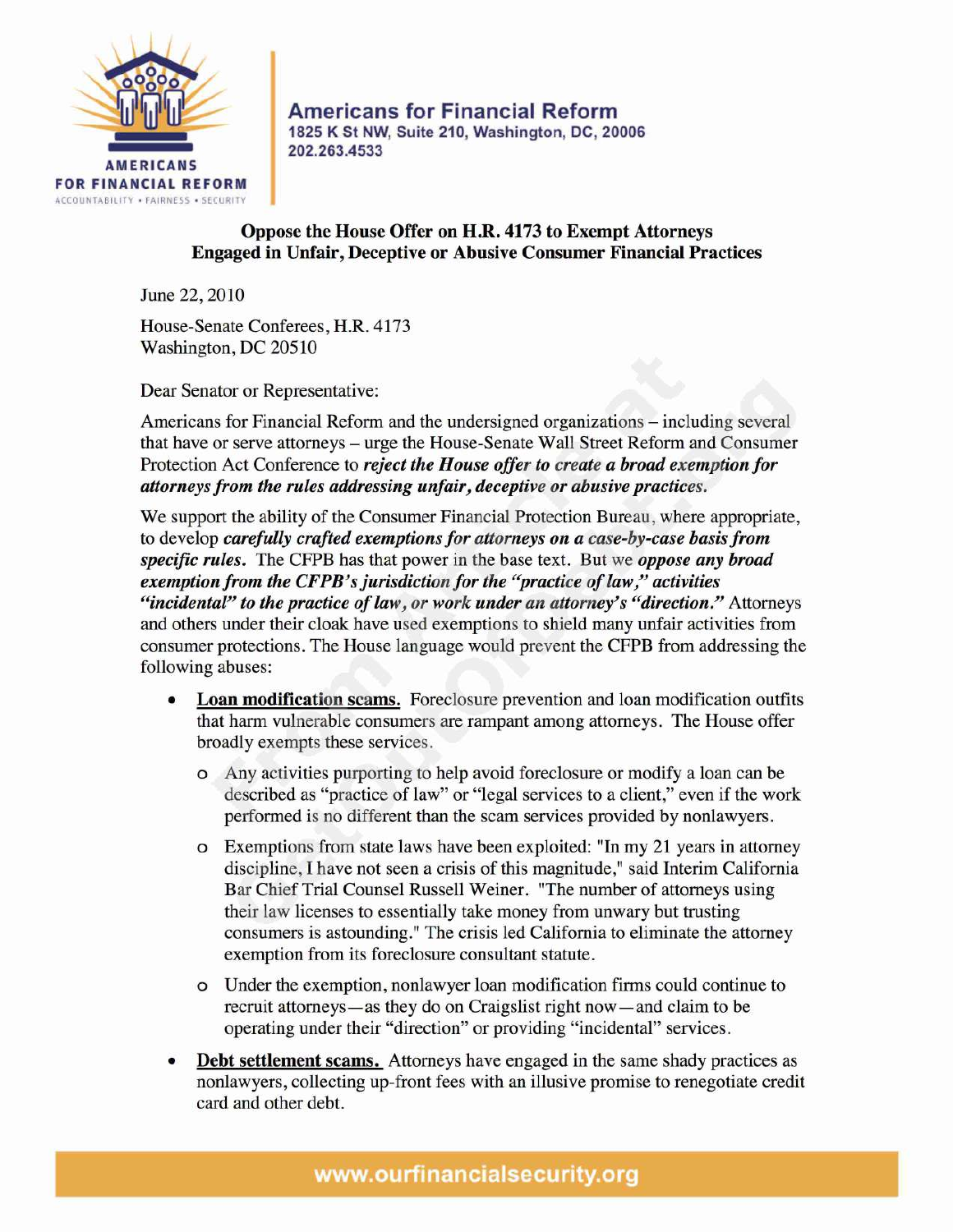- o An offer to renegotiate debt could be "practice of law" even if no different from nonlawyer services. Again, nonlawyers can recruit attorneys for cover.
- o The CFPB, which would take over debt settlement from the FTC, would not have the same power to address abuses. In March, the FTC obtained an order against an attorney involved in practices to obtain thousands of dollars from consumers based on false promises to solve credit and debt problems.
- **• Arbitration.** The debt collection law firm Mann Bracken was an integral part of the unfair and deceptive arbitration practices uncovered by the Minnesota attorney general, who forced the National Arbitration Forum out of consumer arbitrations due to the conflicts of interest in the interwoven ownership of the "judge" (the NAF) and the collectors (a conglomerate that included Mann Bracken).
	- o Mann Bracken was engaged in the "practice of law" in the debt collection actions and would be exempt under the House language.

Attorneys are not exempt from the FTC's jurisdiction now when they engage in unfair or deceptive practices and there should not be a gaping hole in the CFPB's jurisdiction. Like the FTC, the CFPB will have no interest in or power to regulate the general practice of law. The base text exempts attorneys unless they engage in consumer financial products or services, and the CFPB can write its rules to avoid unintended impacts on lawyers just as it can protect the legitimate practices of other industries. But broad exemptions for the practice of law have led to enormous problems in the past and will in the future if attorneys are broadly exempt from CFPB rules.

For more information, contact Lauren Saunders, National Consumer Law Center, (202) 452-6252 x 105, Isaunders@nclcdc.org.

Yours very truly,

Americans for Financial Reform California Reinvestment Coalition Center for Responsible Lending Consumer Action Consumer Federation of America Consumer Watchdog Consumers Union Empire Justice Center Lawyers' Committee for Civil Rights Under Law Leadership Conference on Civil Rights National Association of Consumer Advocates National Community Reinvestment Coalition National Consumer Law Center (on behalf of its low income clients) National Council of La Raza National Fair Housing Alliance Neighborhood Economic Development Advocacy Project A New Way Forward New York Public Interest Research Group Sargent Shriver National Center on Poverty Law